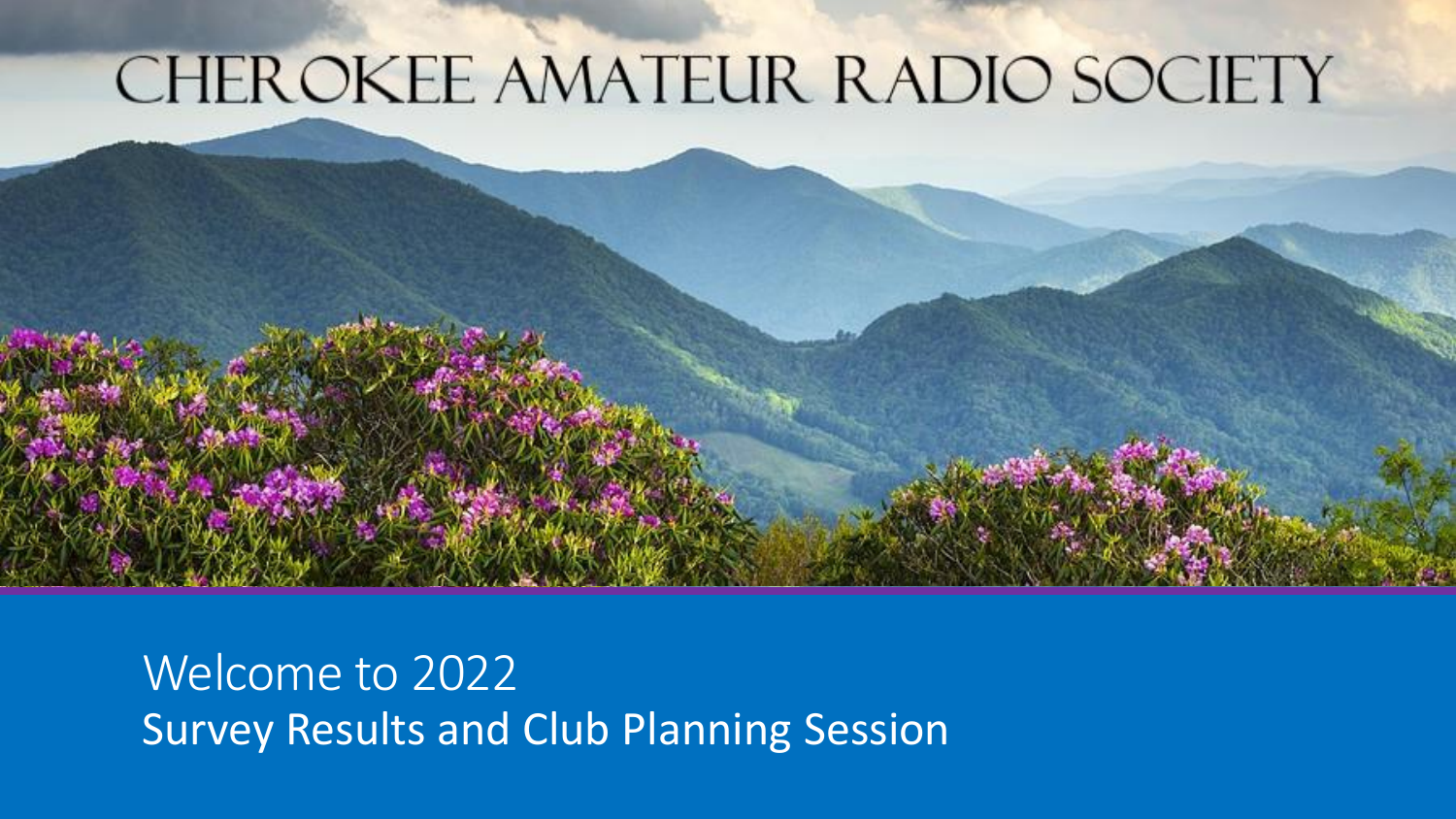#### What is our club all about?

The mission of the Cherokee Amateur Radio Society is to promote the hobby of amateur radio to the Cherokee County residents and surrounding communities. It primarily serves to provide education, FCC testing, public service, and fellowship to people with the common interest of amateur radio.

President: Martin Buehring - KB4MG Vice President: Timothy Wall - KJ4RDF Secretary: Mark Schulze - KO4IFY Treasurer: James James - KE4HMS Club Trustee: Rob Bruderer - W1JKU

#### ❑ **Educate**

 $\square$  Monthly meetings – Topics of Interest

#### ❑ **Provide FCC Testing** ❑Monthly at 1:00 PM after meetings

#### ❑ **Provide Public Service**

❑Georgia Death Race ❑Skywarn ❑ARES

#### ❑ **Promote Fellowship between members**

- ■Clubs are social by nature
- $\Box$ Field Day social and educational
- ❑Monthly meetings w/ lunch invite
- ❑After meeting mentoring and sharing

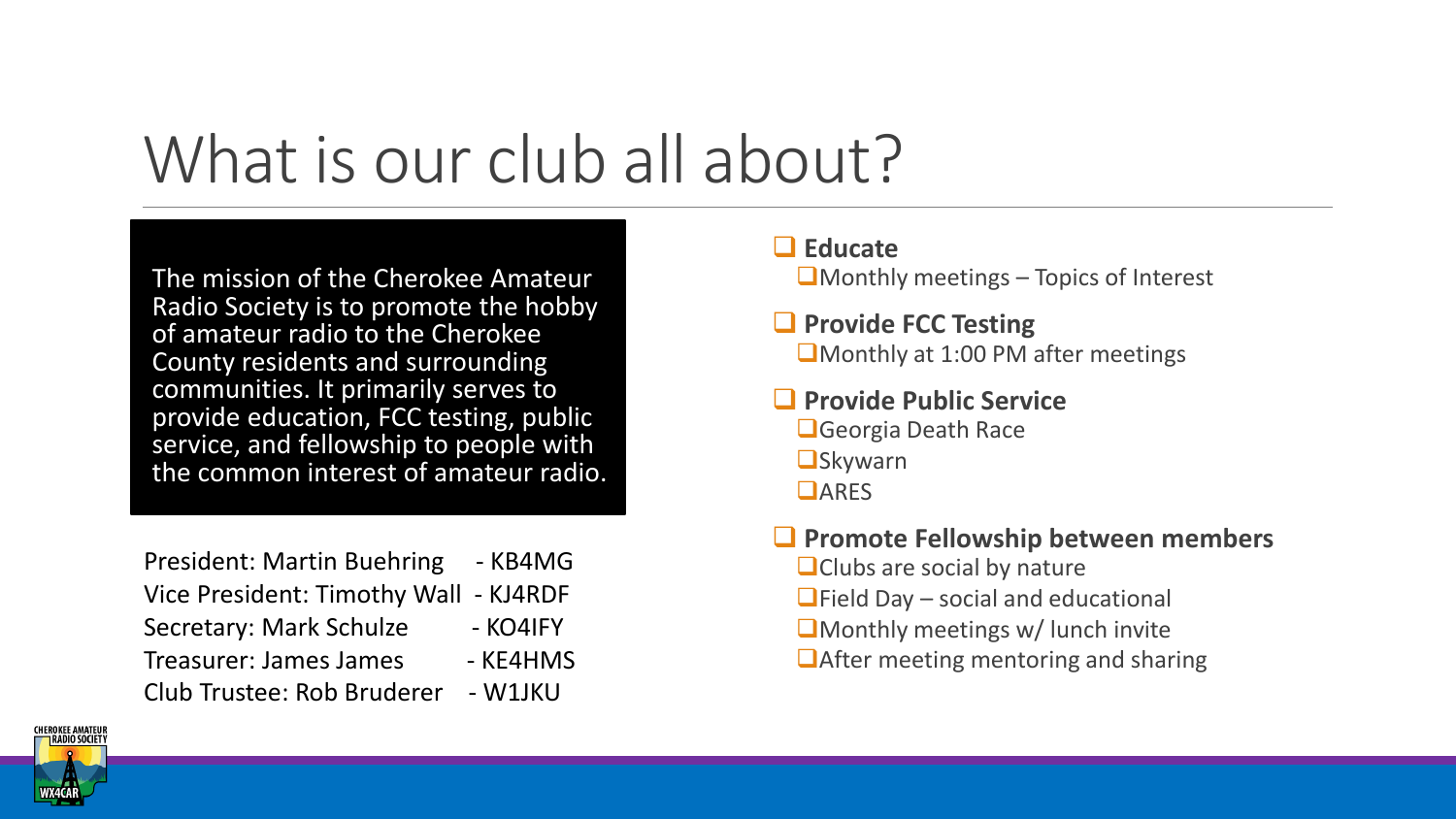### Social Media

We are active on social media to help promote the club and provide communications to our members.

Public Web page [http://www.wx4car.org](http://www.wx4car.org/)

Facebook page: <https://www.facebook.com/groups/CherokeeAmateurRadioSociety>

Groups.io page: <https://cherokee-hams.groups.io/g/main> (moderated)

ARES: <http://cherokee-ares.org/>

Instagram: <https://www.instagram.com/wx4car/>

Twitter: <https://twitter.com/wx4car>



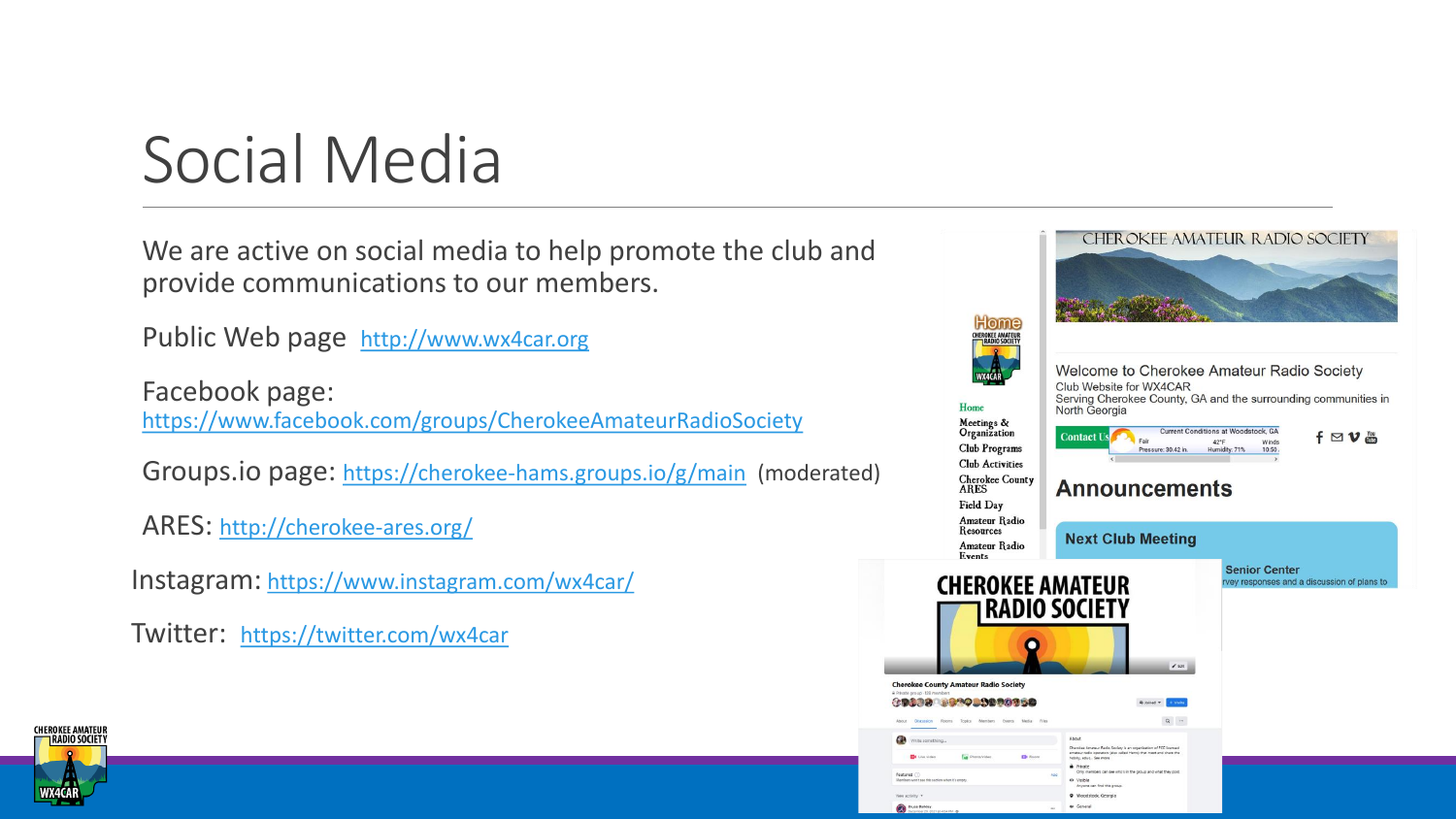# A word about social media

Social media can be a great asset to us if we handle it responsibly.

If you post to social media, consider the content before posting.

- If it a positive comment about the club or activities, it is generally no issue
- If it is a criticism, we ask you address those with the leadership team instead.

Be sensitive what pictures you post. Not everyone wants their picture on social media. Ask their permission.

We will publish our social media guidelines and post it to the groups.io file area for anyone in the club to see.



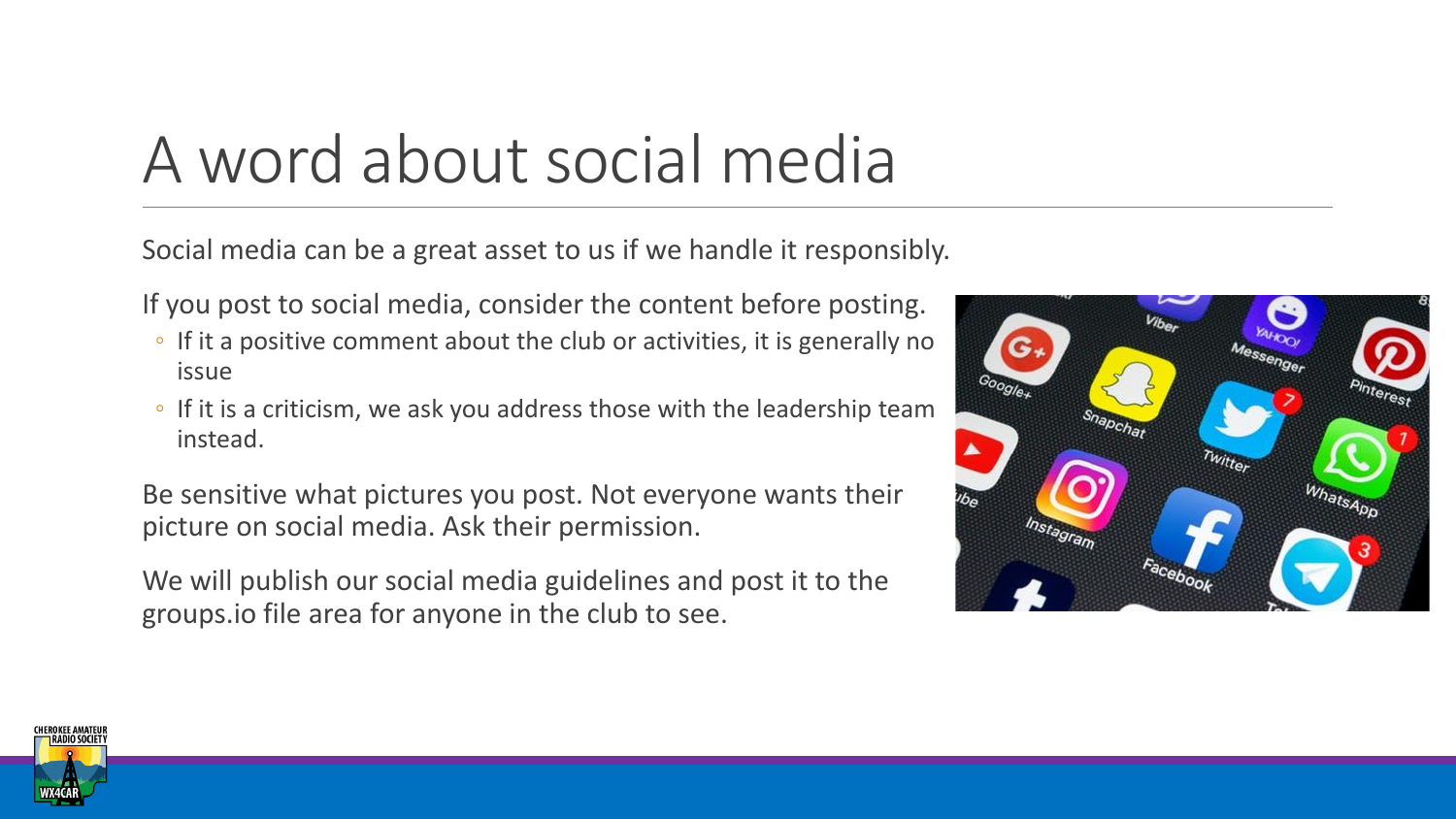## Survey Results



We had 28 people respond. Thank you for taking the time to give us this feedback

We use survey data and other inputs from members to drive our planning process

Our goal is to as relevant and inclusive as we can be to this feedback.

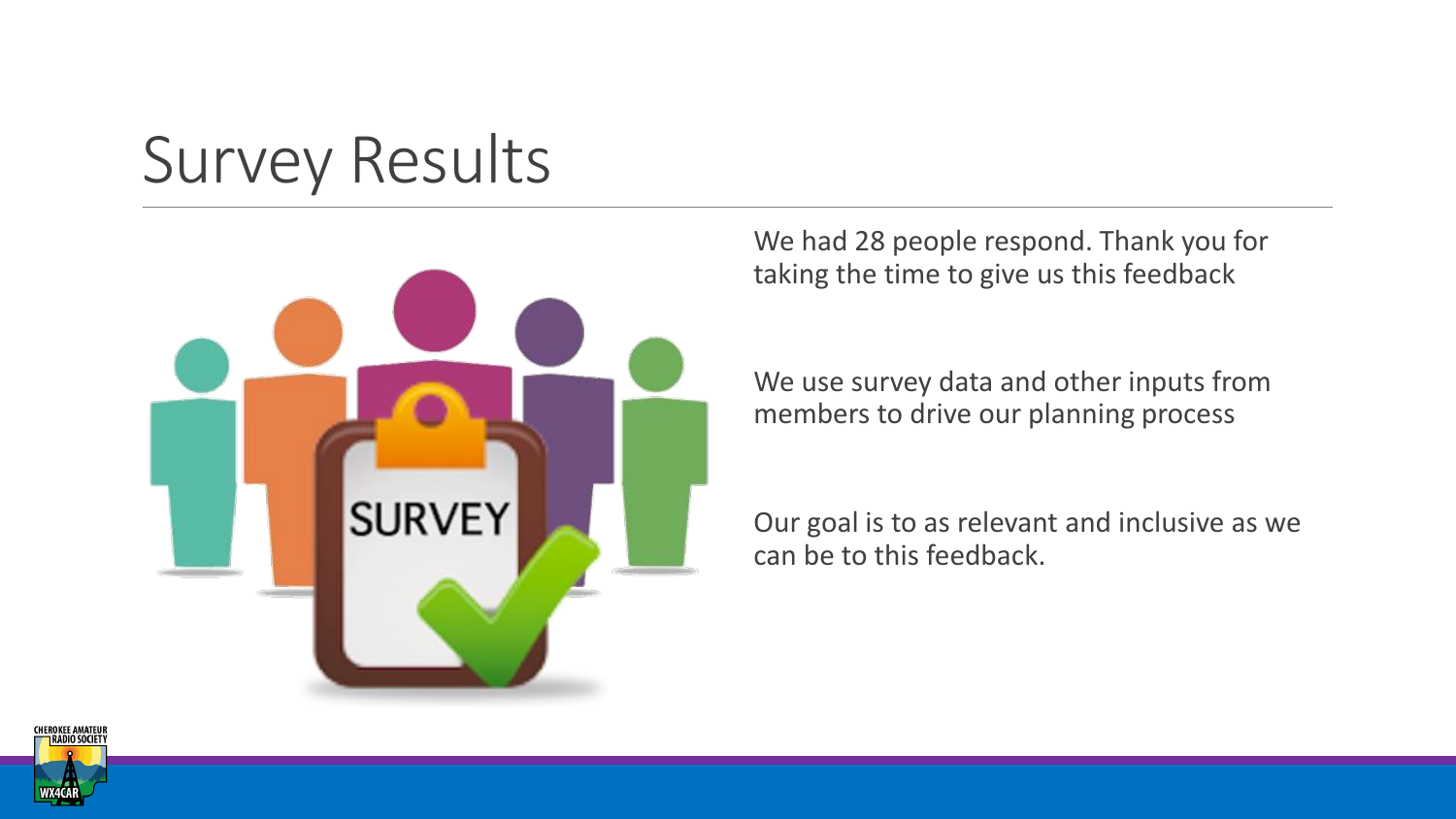Survey Results

#### **Top Topics**

- 1. ARES Participation
- 2. Antennas and construction of
- 3. Digital Modes
- 4. Kits, Building, Fabricating
- 5. Grounding
- 6. Optimizing your rig
- 7. Building GO Boxes
- 8. Ohm's Law in the real world



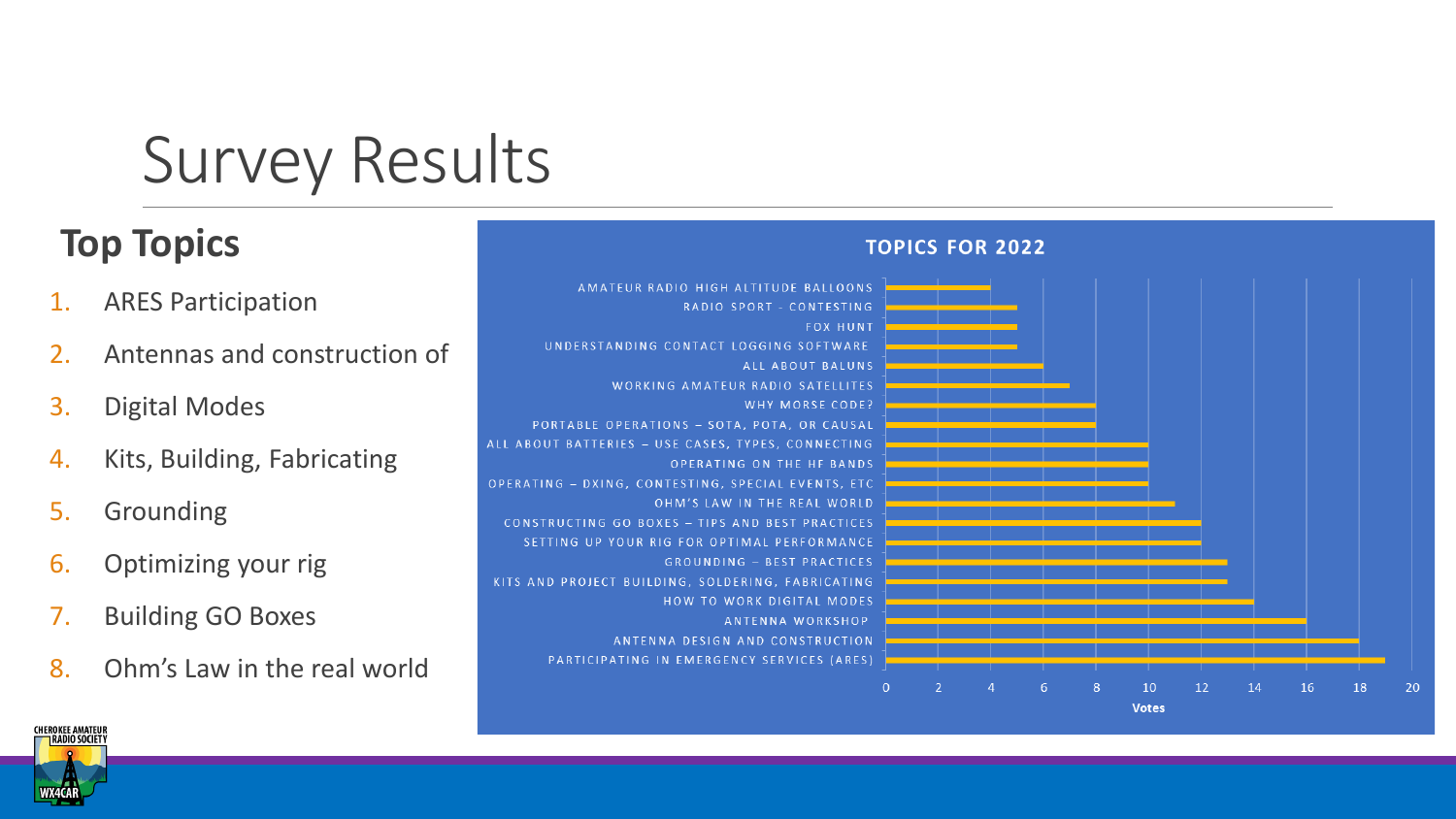## What Events are desired?

■Field Day is the expected winner

■The SET (we did in Nov '21) was popular

❑Winter Field day seems important to some.

❑GA Death Race is also a favorite

We have special interest groups for things like SOTA and POTA. We want to encourage these sub-groups to meet, plan outings, and report back your results to the club.

These groups need leaders to organize them



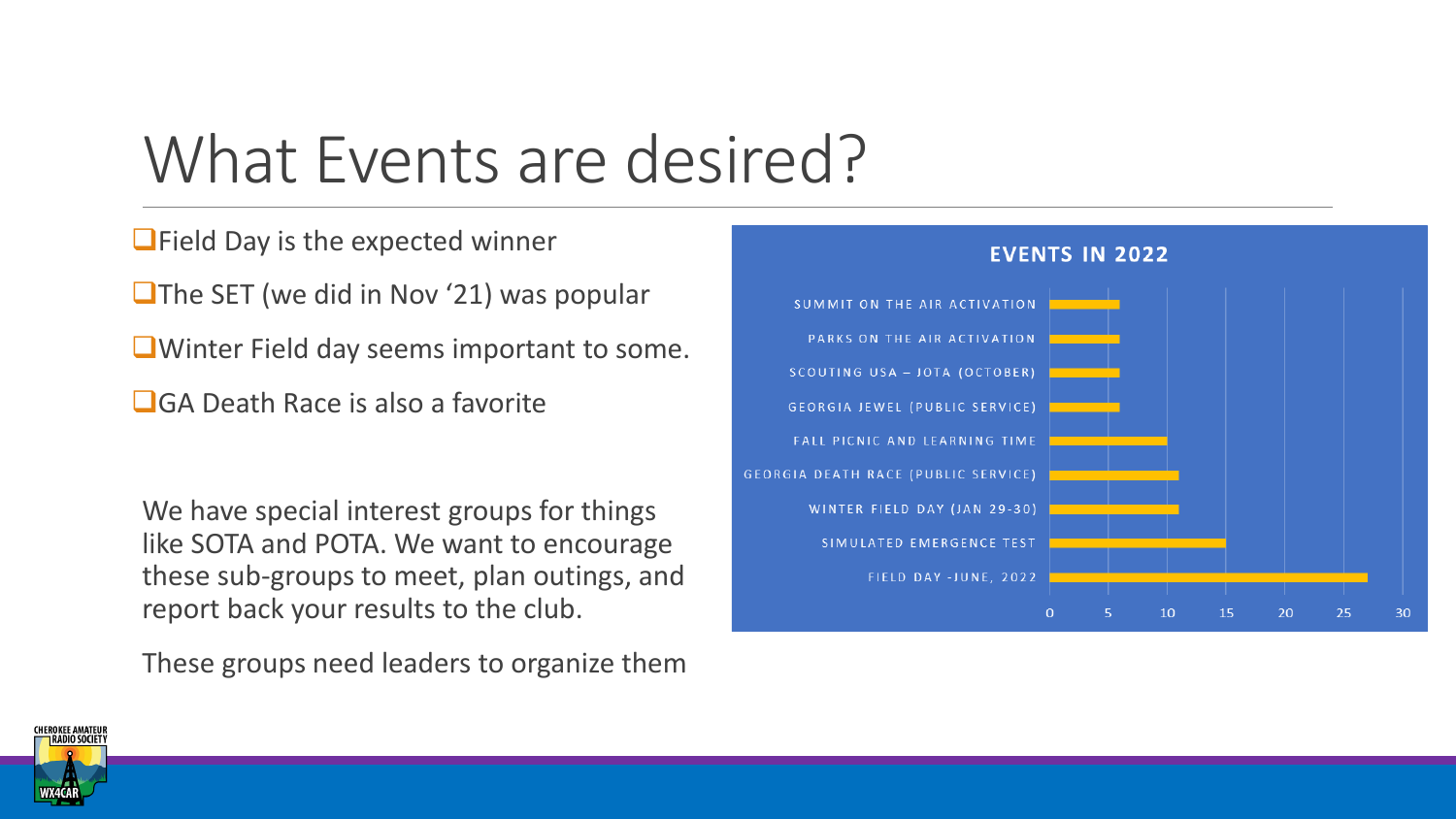#### On-Air Nets

Very spotty results

17 people attend most or all the nets offered.

Why participate?

- Test your equipment
- 2. Gain operating skills
- 3. Feel a part of "community" of other hams
- 4. Exchange information
- 5. Have a discussion on ham radio topics





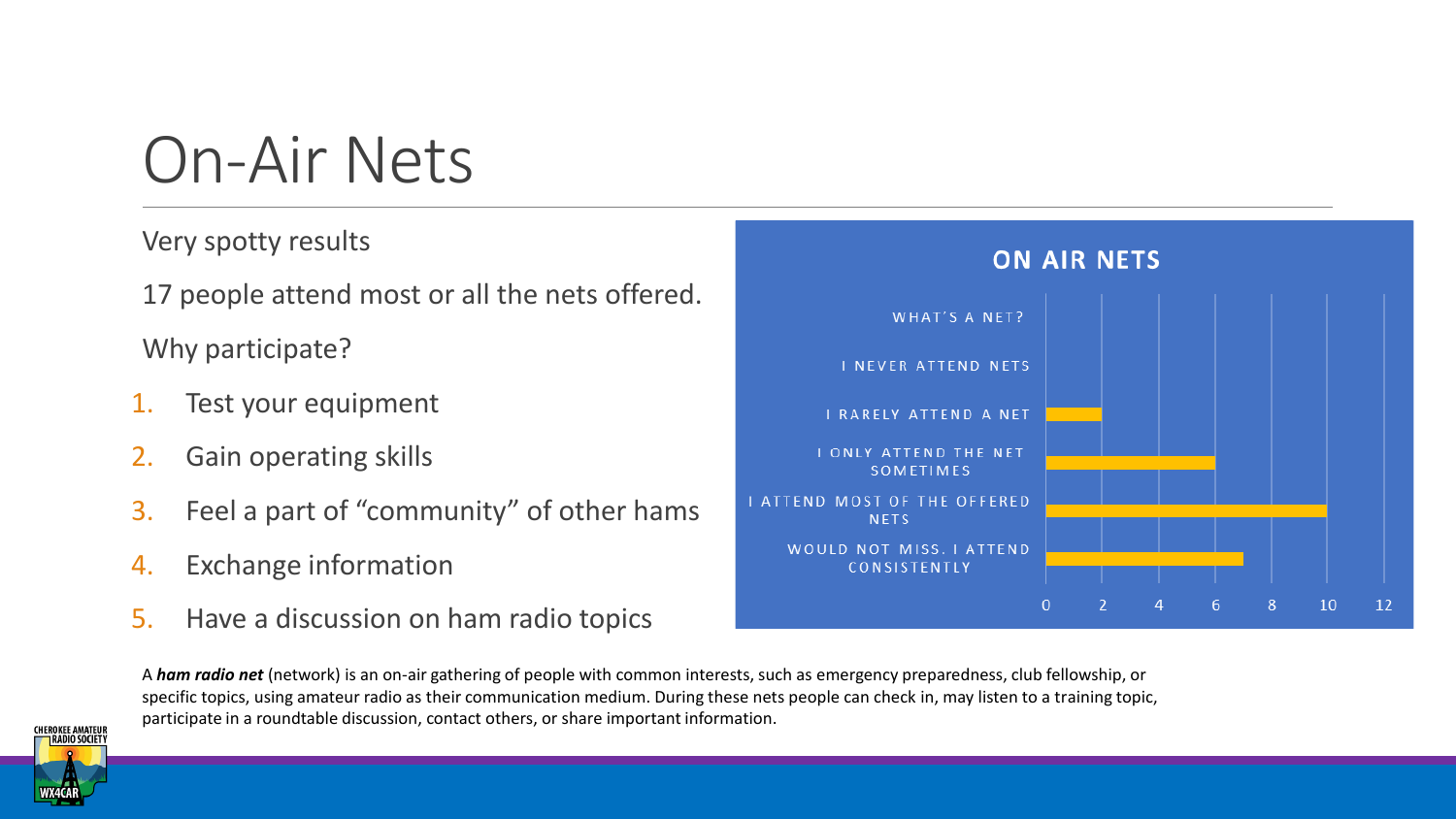# What modes do you operate?

Expected SSB and FM –phone are most popular modes.

FT-8 and digital packet modes gaining ground

PSK has been diminishing, even on the air

CW is for the few that enjoy it and make the time to be good at it.

**Do you have mike-fright?** 

**What do you want to learn 2022 and why?**

**What new modes do want to try?**



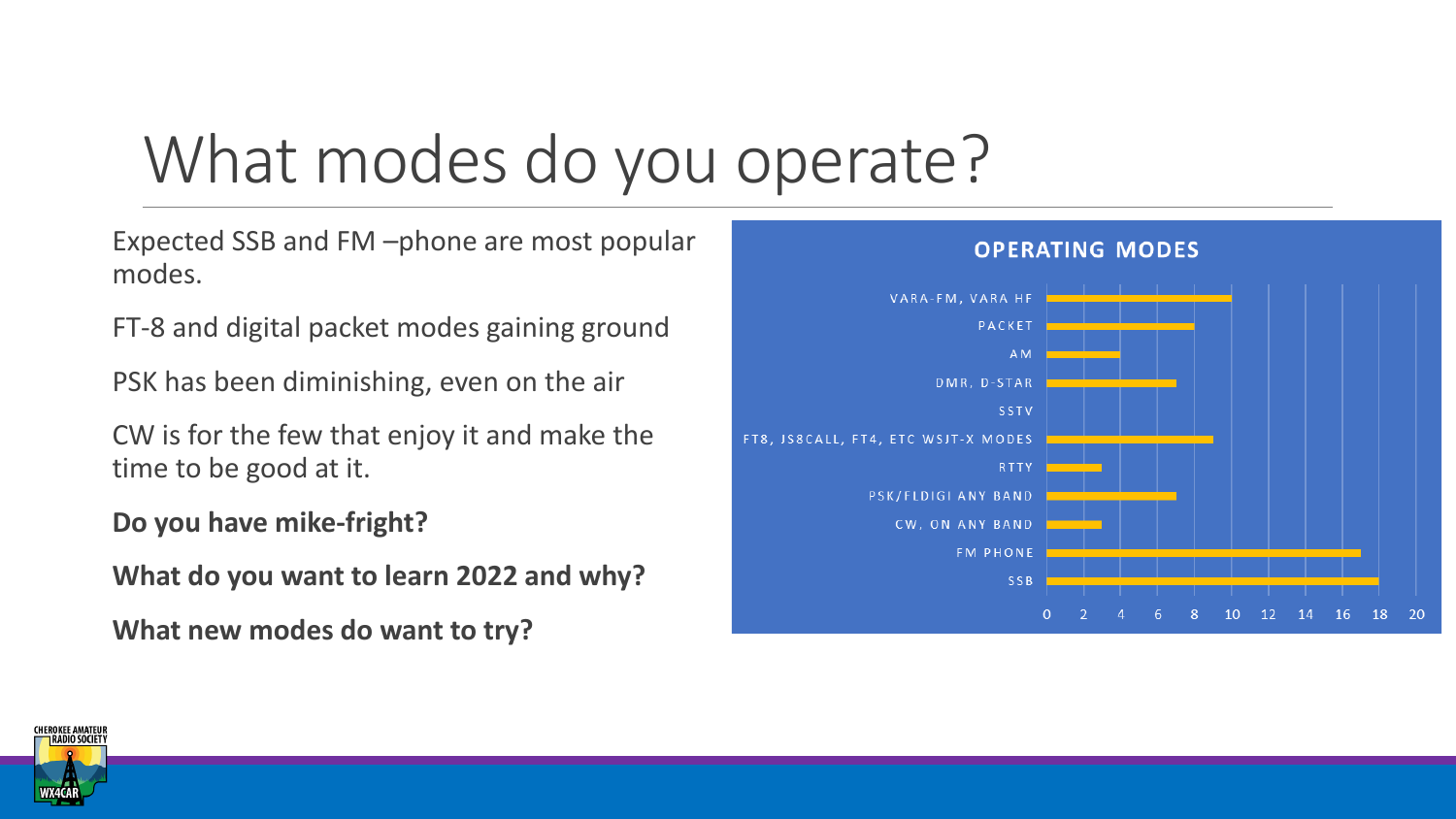#### Comments – what we like

"Engaging, hands-on, variety of topics by actual subject matter experts and users!"

"Great leadership, enthusiasm, and interesting and helpful training"

- "Like learning new things!"
- "Fellowship and comradery"

"I look most forward to the monthly presentations. Very informative and enjoyable"

- "Friendly and welcoming"
- "Lots of learning"

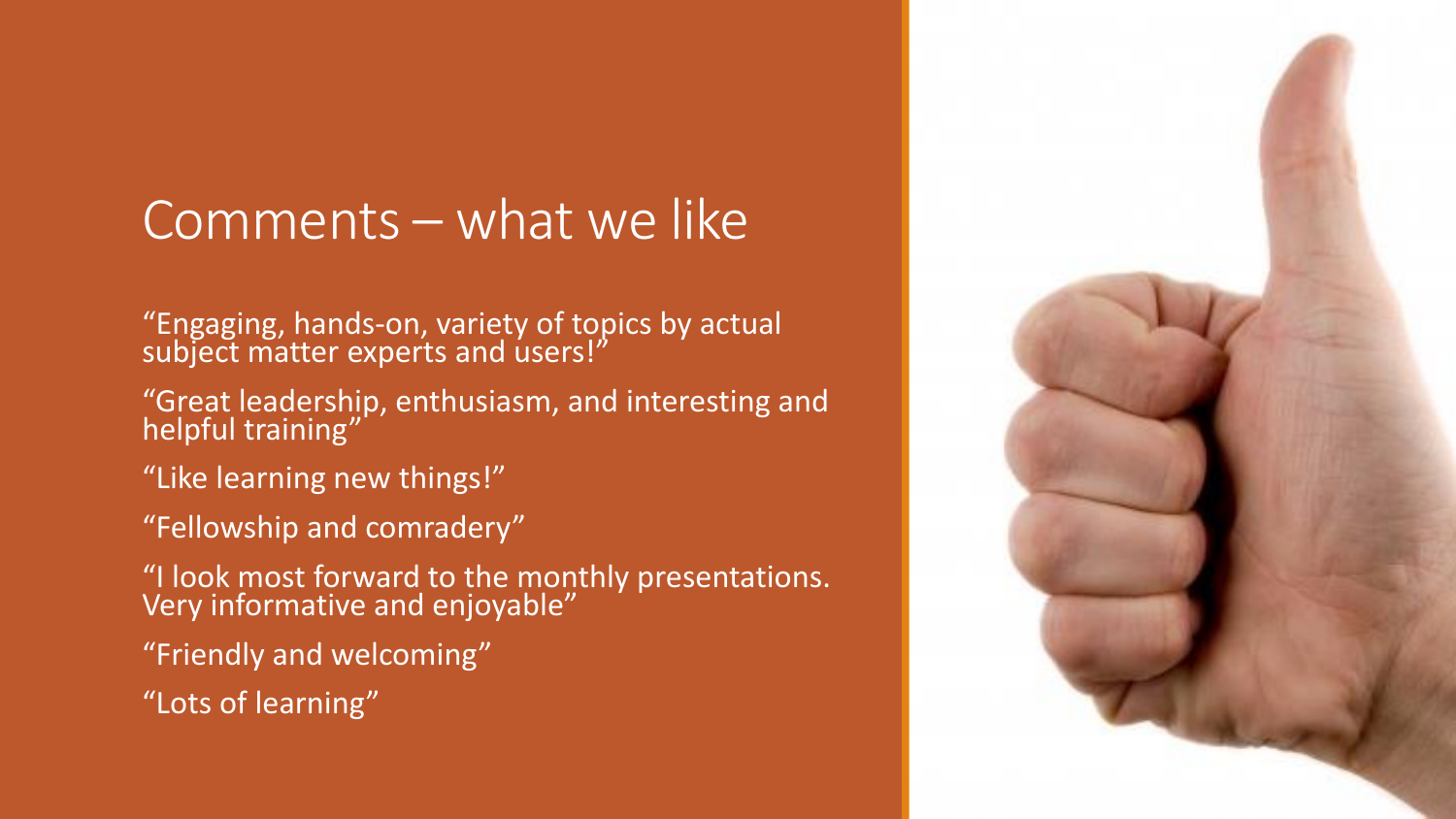#### Comments – what we don't like

"Like to see more hands-on, maybe a workshop"

"Workshop to get newer hams started with HF"

"Would like more intentional interaction to get to know others better"

"ARES can be a pain"

"Club needs more help organizing things"

"As a new ham sometimes, I feel lost"

"Business meetings! Keep it short!"

"Organize and encourage gatherings and/or workshops between meetings"

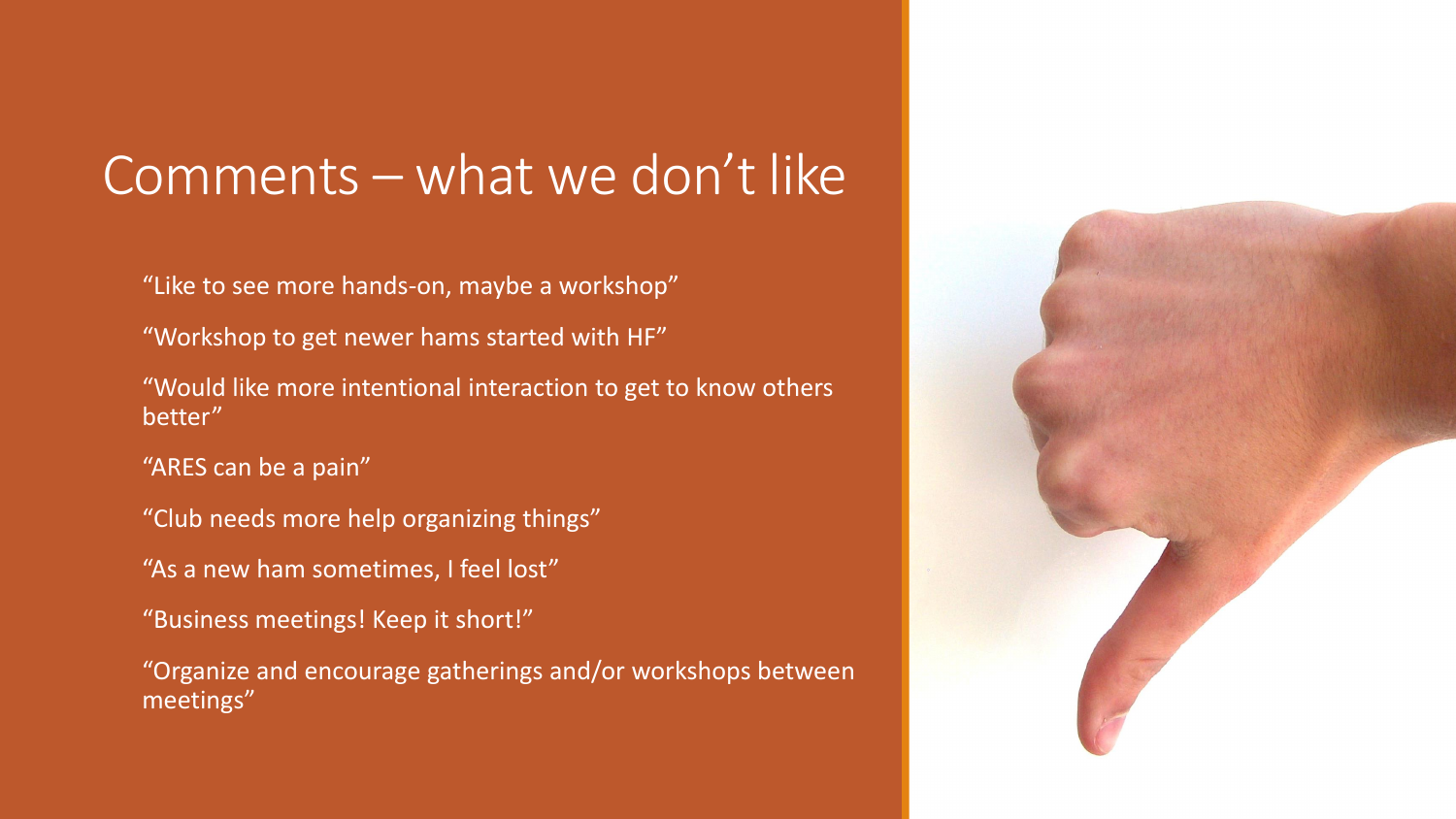### 2022 Theme – "Building Our Skills"



In 2021 we focused on Back to Basics

In 2022 we want to select specific skill-building topics

#### Encourage more activities outside the monthly meetings, for example:

- •Get together for SOTA or POTA
- •Invite a new ham to your shack to learn about HF
- •Plan a workshop

If you have a skill to share, talk with anyone on the leader team and see if you can present it.

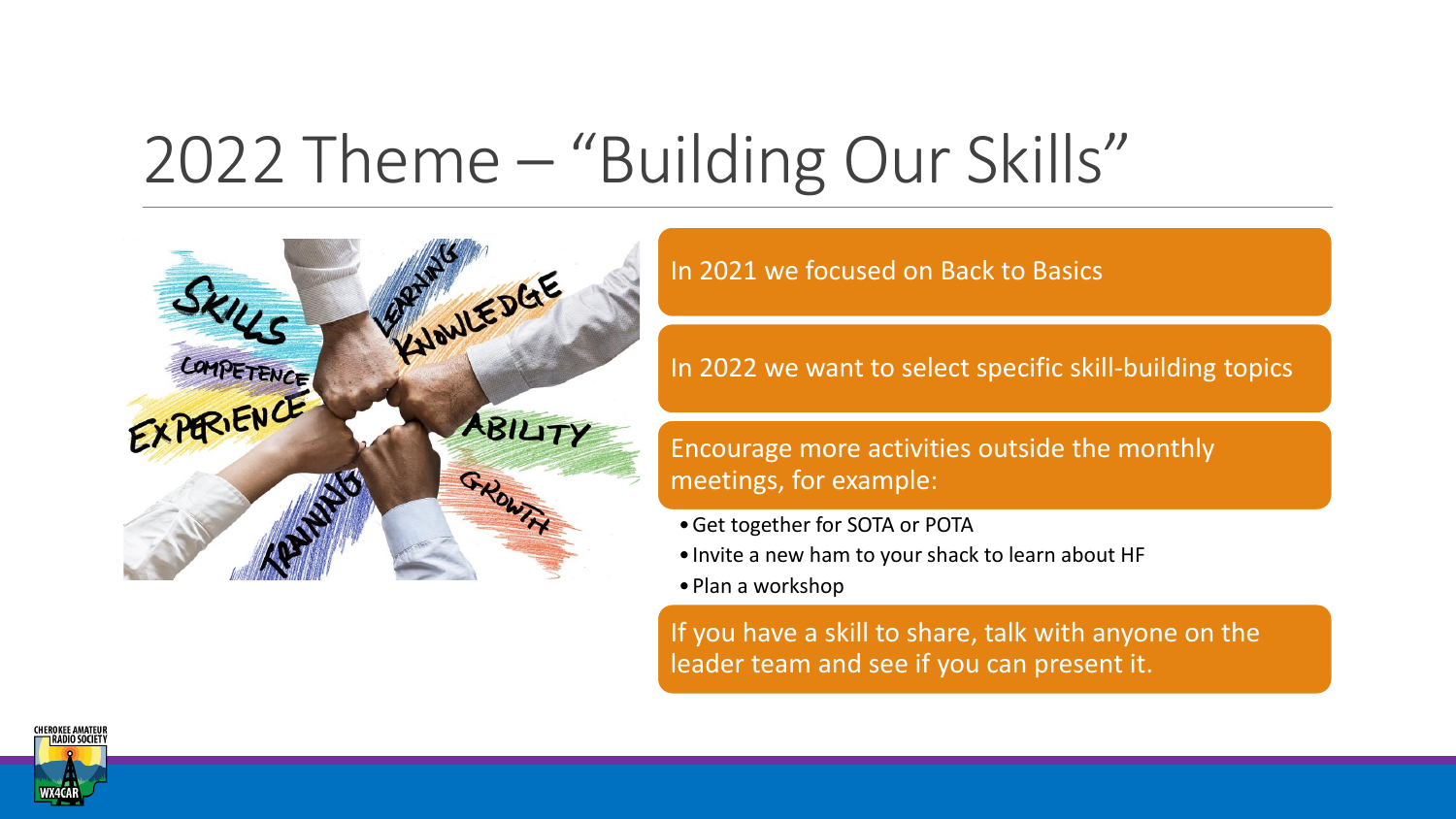### 2022 plan by Quarter – Build our Skills

Q1 Q2 Q3 Q4

**VHF/UHF topics** EMCOMM

Equipment

GO boxes

Satellite, etc

**Antenna Topics** Theory & practice Workshop Deployment/setup Testing/Tuning

**HF Radio Topics** Operating HF Optimizing your rig Digital modes **Contesting** 

**Advanced Topics** Kit & Project building Grounding Real world electronics Radio technology (SDR and more)

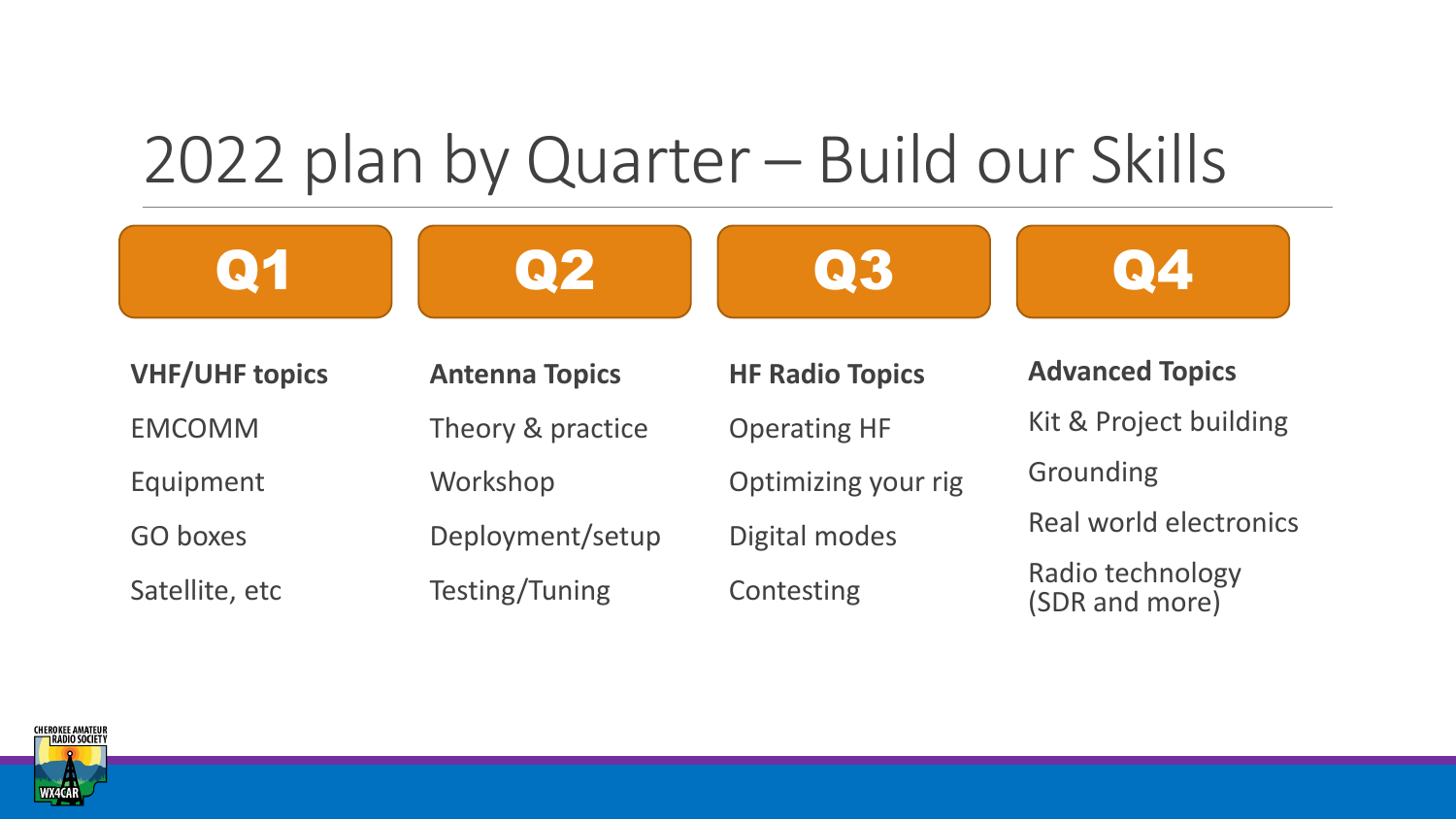### How can I contribute?

 $\checkmark$  Being here and participating is a huge part of this club

 $\checkmark$  The leadership team can only do so much

- ✓Organize and run a special interest activity outside the club time. We can often help or provide guidance to get you started
- $\checkmark$  Volunteer for the big events like Field Day and the GA Death Race
- $\checkmark$  Be a Volunteer Examiner for testing (VE Credentials needed)

 $\checkmark$  Be a presenter for one of the discussed topics for 2022

✓Be a friend and a Mentor (Elmer) to others, especially visitors. Must be a positive first impression.

 $\sqrt{\sqrt{2}}$  Recruit new members

 $\checkmark$  Stay active in the hobby so you will have things to share

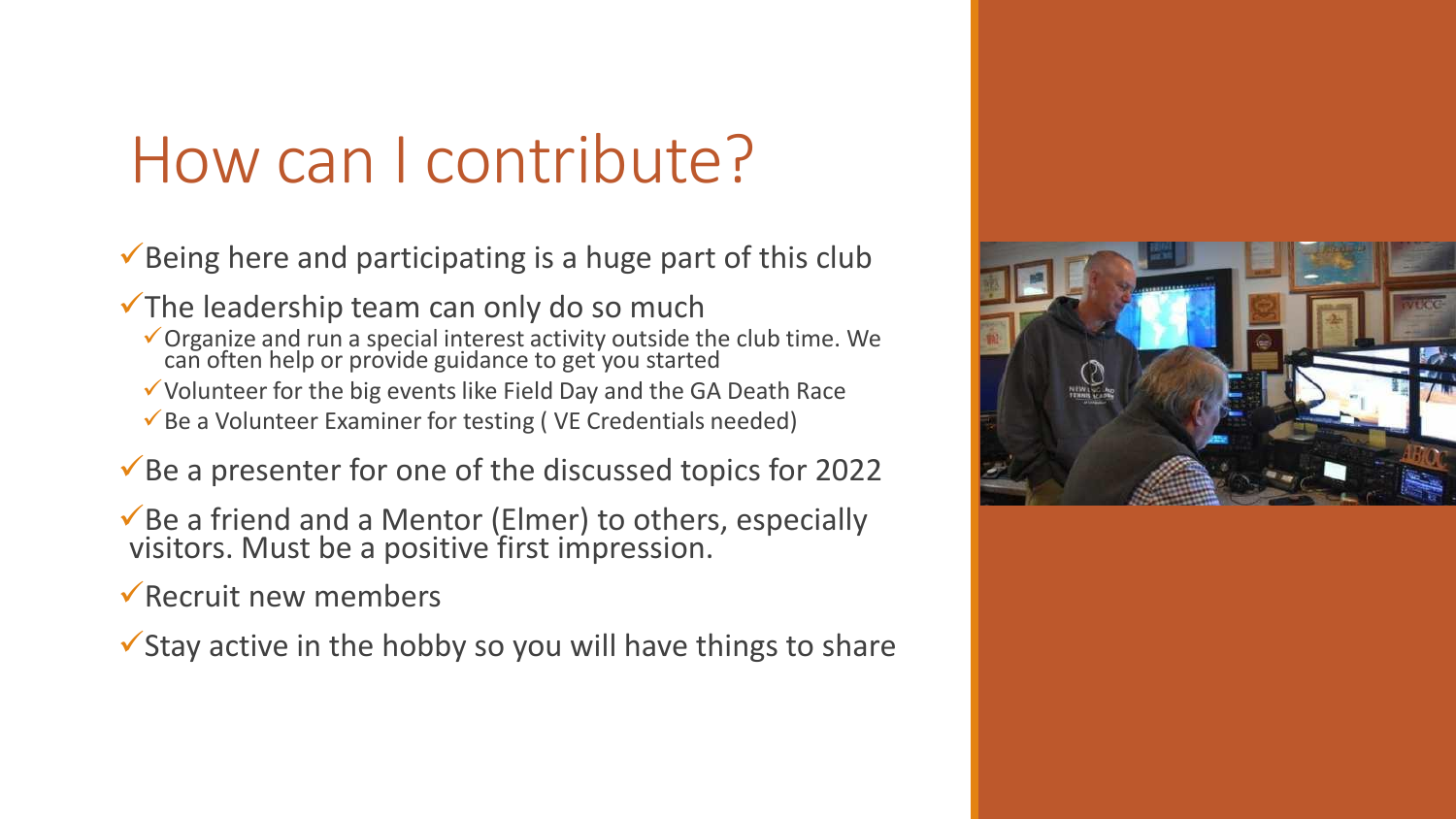#### CHEROKEE AMATEUR RADIO SOCIETY

Questions or Comments Thank you for being an active member